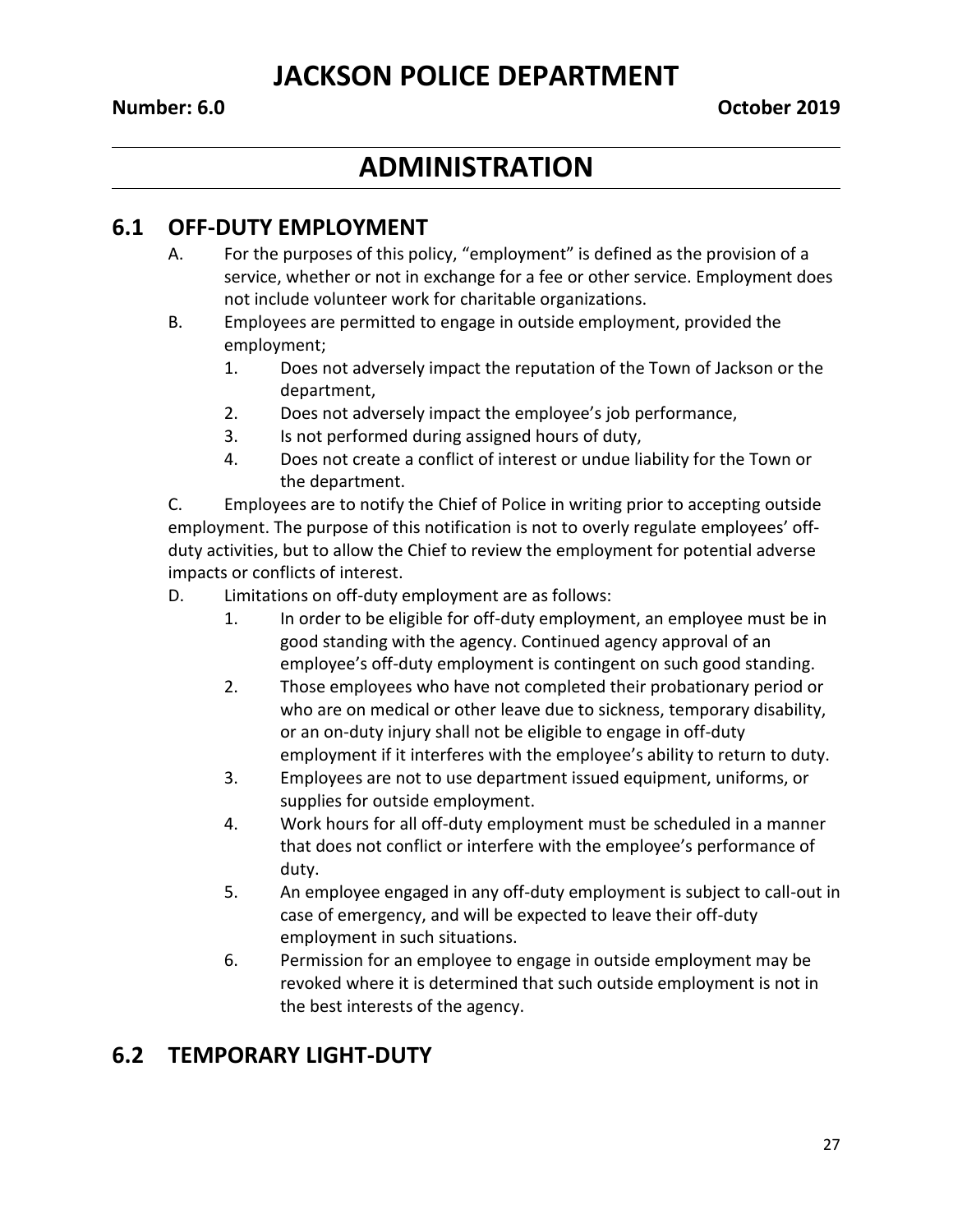# **ADMINISTRATION**

A. Temporary light-duty assignments, are not guaranteed and left to the discretion of the Chief of Police. Because of injury, illness or disability, an employee is temporarily unable to perform their regular assignments but may be capable of performing alternative duty assignments. Use of temporary light duty can provide employees with an opportunity to remain productive while convalescing, as well as provide a work option for employees who may otherwise risk the health and safety of themselves or others by remaining on duty when physically or mentally unfit for their regular assignment.

#### B. General Provisions

- 1. Temporary light-duty positions are limited in number and variety. Therefore:
	- a) Personnel injured or otherwise disabled in the line of duty shall be given preference in initial assignment to light duty; and
	- b) Assignments may be changed at any time if deemed in the best interest of the employee or the agency.
- 2. This policy in no way affects the privileges of employees under provisions of the Family and Medical Leave Act, Fair Labor Standards Act, American with Disabilities Act, or other Federal or State Law.
- 3. Assignment to temporary light duty shall not affect an employee's pay classification, pay increases, promotions, retirement benefits or other employee benefits.
- 4. Light-duty assignments are governed by the Town of Jackson policy manual.
- 5. Officers on temporary light duty are prohibited from engaging in outside employment in which they may reasonably be expected to perform functions for which they have been determined physically or mentally unable to perform on behalf of this agency and that form the basis for their temporary light-duty assignment.
- 6. Depending upon the nature and extent of the disability, an officer on temporary light-duty may be prohibited or restricted from wearing the department uniform, carrying a duty weapon, driving a department vehicle, or otherwise limited in employing police powers as determined by the Chief of Police.
- C. Temporary Light-Duty Assignments
	- 1. Temporary light-duty assignments may be drawn from a range of areas that include but are not limited to the following:
		- a) Administrative functions,
		- b) Clerical functions,
		- c) Desk assignments,
		- d) Report taking (telephone or walk-in), or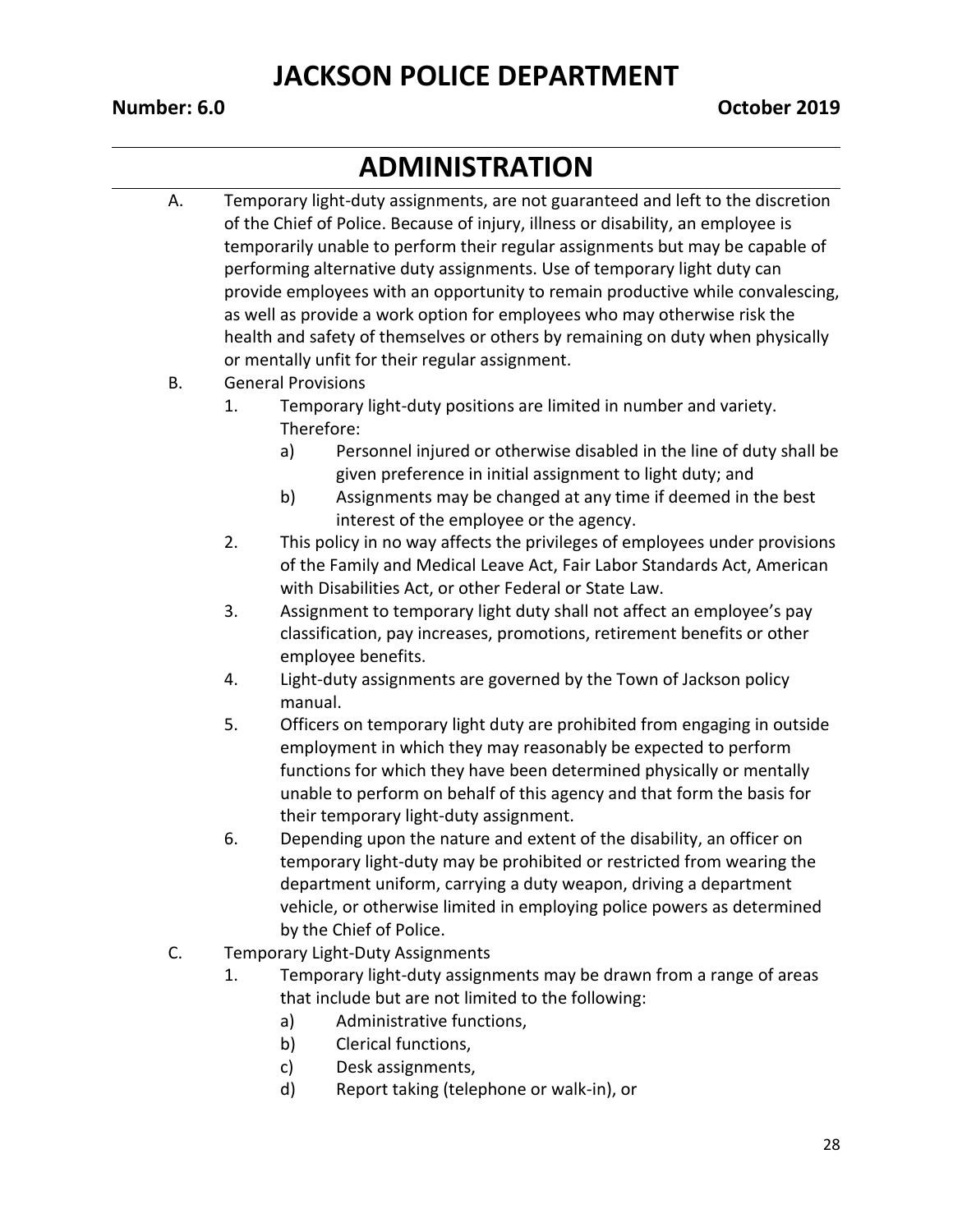# **ADMINISTRATION**

#### e) Other duties as determined appropriate

- 2. Decisions on temporary light-duty assignments shall be made based upon the availability of an appropriate assignment given the employee's knowledge, skills and abilities; availability of light-duty assignments; and the physical limitations imposed on the officer.
- 3. Every effort shall be made to assign officers to positions consistent with their rank and pay classification. However, when deemed appropriate, personnel may be assigned to positions designated for personnel of lower rank or pay classification. Officers thus assigned shall:
	- a) Retain the privileges of their rank but shall answer to the supervisory officer of the unit to which they are assigned with regard to work responsibilities and performance; and
	- b) Retain the pay classification and related benefits of the position held prior to their assignment to temporary light duty.
- D. Requests for and Assignment to Temporary Light Duty
	- 1. Requests for temporary light-duty assignments shall be submitted to the Operations Lieutenant. Requests must be accompanied by a written statement by a licensed physician or other licensed health care provider in support of a light-duty reassignment. The statement must include an assessment of the nature and probable duration of the disability, prognosis for recovery, nature of work restrictions and an acknowledgment by the health-care provider of familiarity with the lightduty assignment and the fact that the employee can physically assume the duties involved.
	- 2. The request for temporary light-duty and the physician's statement shall be forwarded to the Chief of Police and the Town Personnel Director, who shall make a determination regarding the assignment.
		- a) The agency may require the employee to submit to an independent medical examination by a health-care provider of the agency's choosing. In the event the opinion of this second health-care provider differs from the foregoing health-care provider, the employee may request a third opinion at the agency's expense.
		- b) The employee and this agency shall cooperate and act in good faith in selecting any third health-care provider, and both parties shall be bound by that medical decision.
	- 3. An employee who has not requested temporary light-duty may be recommended for such assignment by the employee's immediate supervisor. Such a request shall be directed to the Operations Lieutenant and must be accompanied by a memorandum stating the facts that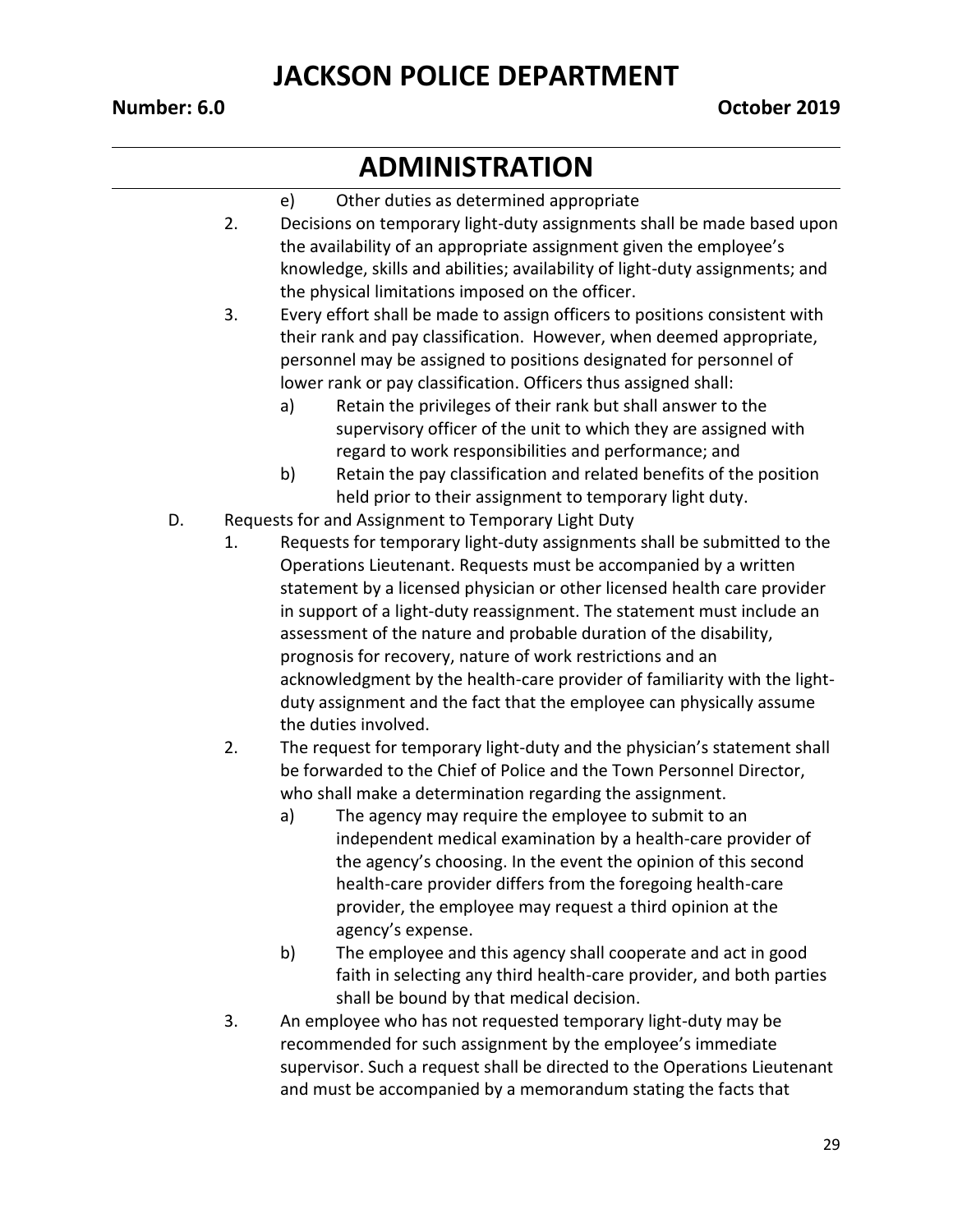# **ADMINISTRATION**

would lead a reasonable person to believe the employee is not capable of performing regular duty activities.

- a) Notice shall be provided to the employee of the proposed temporary light-duty assignment together with justification for the recommendation.
- b) The employee shall be advised that the Town of Jackson will pay for an initial evaluation to determine the employee's fitness for duty in instances in which a temporary light-duty assignment is recommended by the agency rather than the employee.
- c) The employee may challenge the proposed reassignment using established Town of Jackson procedures.
- 4. As a condition of continued assignment to temporary light duty, employees shall be required to submit monthly physical assessments of their condition to the Operations Lieutenant.

#### **6.3 ELIGIBILITY FOR PROMOTION**

- A. Corporal:
	- 1. All candidates must be in good standing with the Police Department as determined by the Chief of Police. This applies to both internal and external candidates.
	- 2. A Corporal acts as the primary field training officer for the police department with the responsibility of teaching new recruits all elements of policing; therefore all candidates for a Corporal position must be intimately familiar with the specific elements of the training program. (examples: Teton County geography, WY Law, JPD arrest procedures, WY search and seizure laws, JPD officer safety protocols, JPD policies and procedures, JPD database and report writing protocols, JPD philosophies, TOJ community policing principles, etc.)
	- 3. An ideal candidate would have completed at least two consecutive years of employment as a certified peace officer with either a Federal, State, Municipal, or County Law Enforcement agency, but it is not required.
	- 4. Candidates for a corporal position will typically be selected from internal candidates due to their specific knowledge about the agency that is required of a training officer, however external candidates can be considered if they can show proficiency in this area.
	- 5. Any combination of experience, training, and education will be considered on a case-by-case basis to determine qualification.
	- 6. The Chief of Police will determine if an applicant is qualified or not to hold the rank of Corporal.
- B. Sergeant: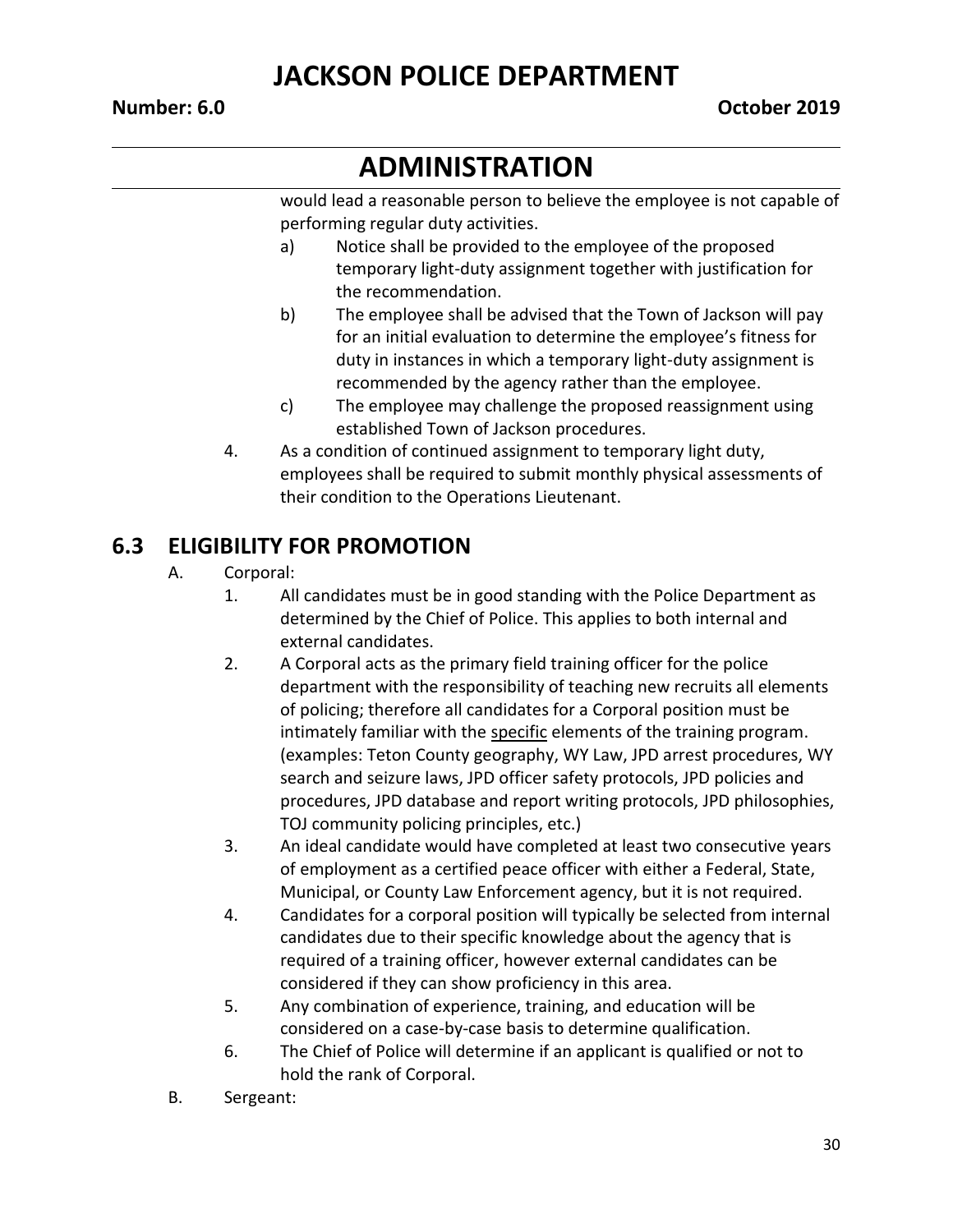## **ADMINISTRATION**

|     |    | 1.        | All candidates must be in good standing with the Police Department as<br>determined by the Chief of Police. This applies to both internal and                                                                                                      |
|-----|----|-----------|----------------------------------------------------------------------------------------------------------------------------------------------------------------------------------------------------------------------------------------------------|
|     |    |           | external candidates.                                                                                                                                                                                                                               |
|     |    | 2.        | Either internal or external candidates may be considered for appointment<br>to the position of Sergeant as determined by the Chief of Police and the<br>City Manager, on an as needed basis.                                                       |
|     |    | 3.        | An ideal candidate would have completed at least five consecutive years<br>of employment as a certified peace officer with either a Federal, State,<br>Municipal, or County Law Enforcement agency, but it is not required.                        |
|     |    | 4.        | Any combination of experience, training, and education will be<br>considered on a case-by-case basis to determine qualification. An ideal<br>candidate would have prior supervisory experience either in law<br>enforcement or the private sector. |
|     |    | 5.        | The Chief of Police will determine if an applicant is qualified or not to<br>hold the rank of Sergeant.                                                                                                                                            |
|     | C. |           | Lieutenant:                                                                                                                                                                                                                                        |
|     |    | 1.        | All candidates must be in good standing with the Police Department as<br>determined by the Chief of Police. This applies to both internal and<br>external candidates.                                                                              |
|     |    | 2.        | Either internal or external candidates may be considered for appointment<br>to the position of Lieutenant as determined by the Chief of Police and the<br>City Manager, on an as needed basis.                                                     |
|     |    | 3.        | An ideal candidate would have completed at least ten consecutive years<br>of employment as a certified peace officer with either a Federal, State,<br>Municipal, or County Law Enforcement agency, but it is not required.                         |
|     |    | 4.        | Any combination of experience, training, and education will be<br>considered on a case-by-case basis to determine qualification. An ideal<br>candidate would have prior supervisory experience either in law<br>enforcement or the private sector. |
|     |    | 5.        | The Chief of Police will determine if an applicant is qualified or not to<br>hold the rank of Lieutenant.                                                                                                                                          |
| 6.4 |    |           | <b>PROMOTION SELECTION PROCESS</b>                                                                                                                                                                                                                 |
|     | A. | Corporal: |                                                                                                                                                                                                                                                    |

- 1. The Chief of Police will have oversight over the selection and the promotional process used.
- 2. The selection process for Corporal shall be a four step process and consist of the following:
	- a) A written job knowledge test (pass/fail 80% minimum score is required to advance to the next phase for consideration).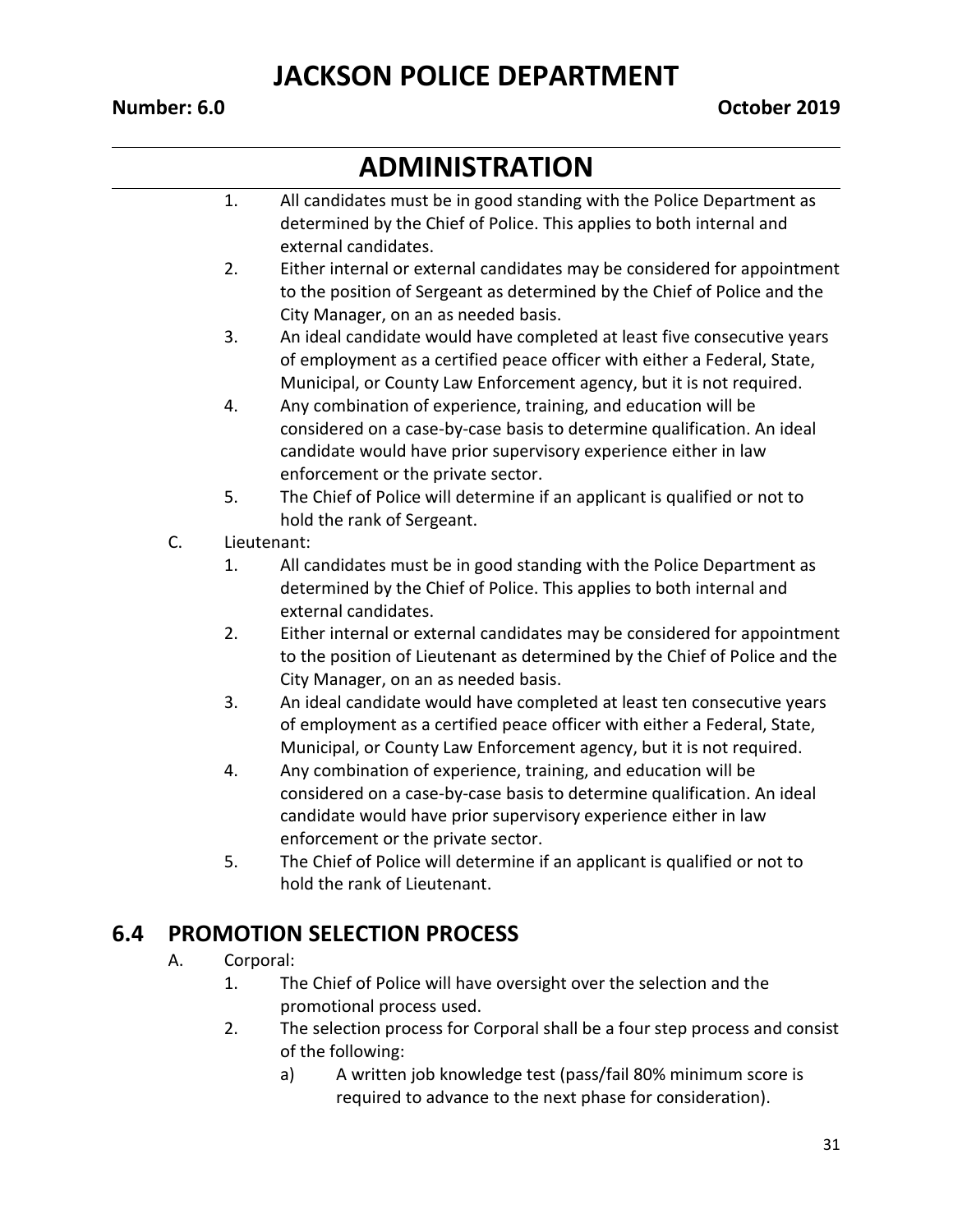## **ADMINISTRATION**

- b) Supervisor's (Sergeants and Lieutenants) evaluation of past performance and leadership potential. The Lieutenant shall then forward a recommendation for each individual to the Chief of Police for consideration in the final decision. (All applicants who passed the written job knowledge test will advance to the next phase of testing).
- c) An oral interview with the Chief of Police to assess readiness for greater responsibility and fit for the position. The Chief shall then send a recommendation to the City Manager making a recommendation of an individual(s) who should be promoted to the rank of Corporal.
- d) Final approval is required by the City Manager per TOJ policy.
- 3. The Chief of Police will fill vacancies at his discretion.
- B. Sergeant:
	- 1. The Chief of Police will have oversight over the selection and the promotional process used.
	- 2. The selection process for Sergeant shall be a four step process and consist of the following:
		- a) A written job knowledge test (pass/fail 80% minimum score required to advance to the next phase for consideration). Any applicant, who already holds the rank of Corporal with the JPD will not be required to take the written exam again, all others, internal and external, will be required to take the written exam.
		- b) Supervisor's (Sergeants and Lieutenants) evaluation of past performance and leadership potential for internal candidates. The Lieutenant shall then forward a recommendation for each individual to the Chief of Police for consideration in the final decision. (All internal applicants will advance to the next phase of testing).
		- c) For external candidates, an oral board consisting of the Lieutenant, one Sergeant, one supervisor with the rank of Sergeant or higher from another agency, Personnel Director, and one citizen shall be assembled to evaluate the candidate's potential for leadership. Successful applicants will also have to meet all hiring requirements for basic entry into the department as required by the Wyoming POST Commission. The board shall make a recommendation to the Chief of Police for consideration in the final decision. (Only applicants the board put forward will advance to the next phase of testing).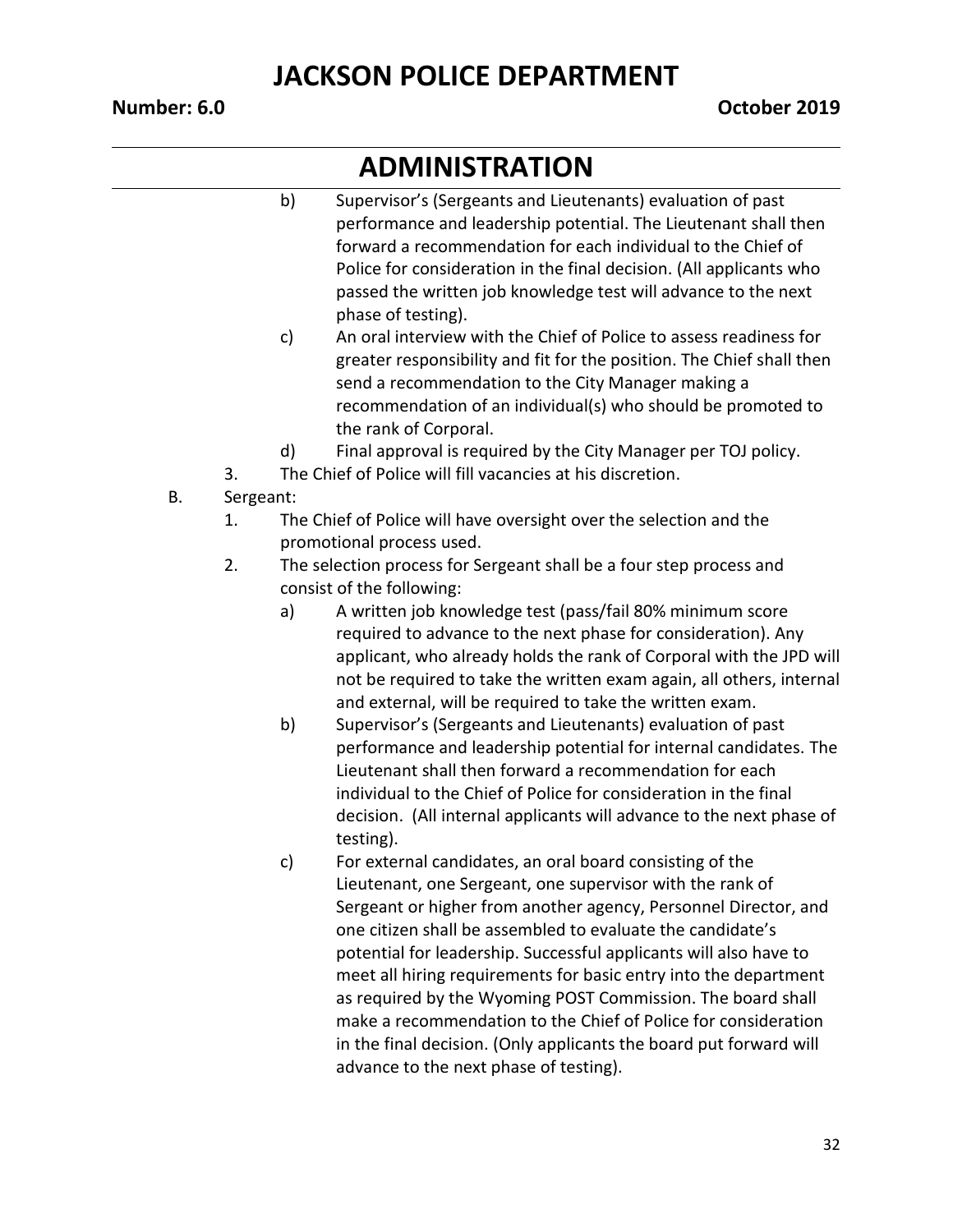# **ADMINISTRATION**

- d) An oral interview with the Chief of Police to assess readiness for greater responsibility and fit for the position. The Chief shall then send a recommendation to the City Manager making a recommendation of an individual(s) who should be promoted to the rank of Sergeant.
- e) Final approval is required by the City Manager per TOJ policy.
- f) The Chief of Police will fill vacancies at his discretion.
- C. Lieutenant:
	- 1. The Chief of Police shall have oversight over the selection and the promotional process used.
	- 2. The selection process for Lieutenant shall be a two-step process and consist of the following:
		- a) The Chief of Police shall conduct an oral interview with applicants invited to participate in the testing process and make a recommendation to the City Manager for hire or promotion of any individual the Chief determines to be suitable fit for the position in the department.
		- b) If the candidate is external, then the candidate must pass all requirements of the Wyoming POST Commission before appointment to the position.
	- 3. Final approval is required by the City Manager per TOJ policy.
	- 4. The Chief of Police will fill vacancies at his discretion.

#### **6.5 DEMOTION IN RANK OR TERMINATION OF EMPLOYMENT**

- A. Lieutenant, Sergeant, Corporal and Police Officer
	- 1. The Chief of Police may, at any time, and pursuant to the Town personnel policy, make a recommendation for demotion or termination to the City Manager of any person who fails to appropriately carry out the duties required of a supervisory or police officer position.
	- 2. Each person recommended by the Chief of Police for demotion or termination shall be entitled to an appeal with the City Manager, if requested.
	- 3. The City Manager shall retain the final determination of demotion or termination of any individual.
	- 4. Any officer reduced in rank may have their pay adjusted down to be commensurate with their ending rank.

#### **6.6 FIELD TRAINING OFFICER (FTO) PROGRAM**

A. All new police officers are required to successfully complete the Field Training Program prior to being certified as a Jackson Police Officer and prior to being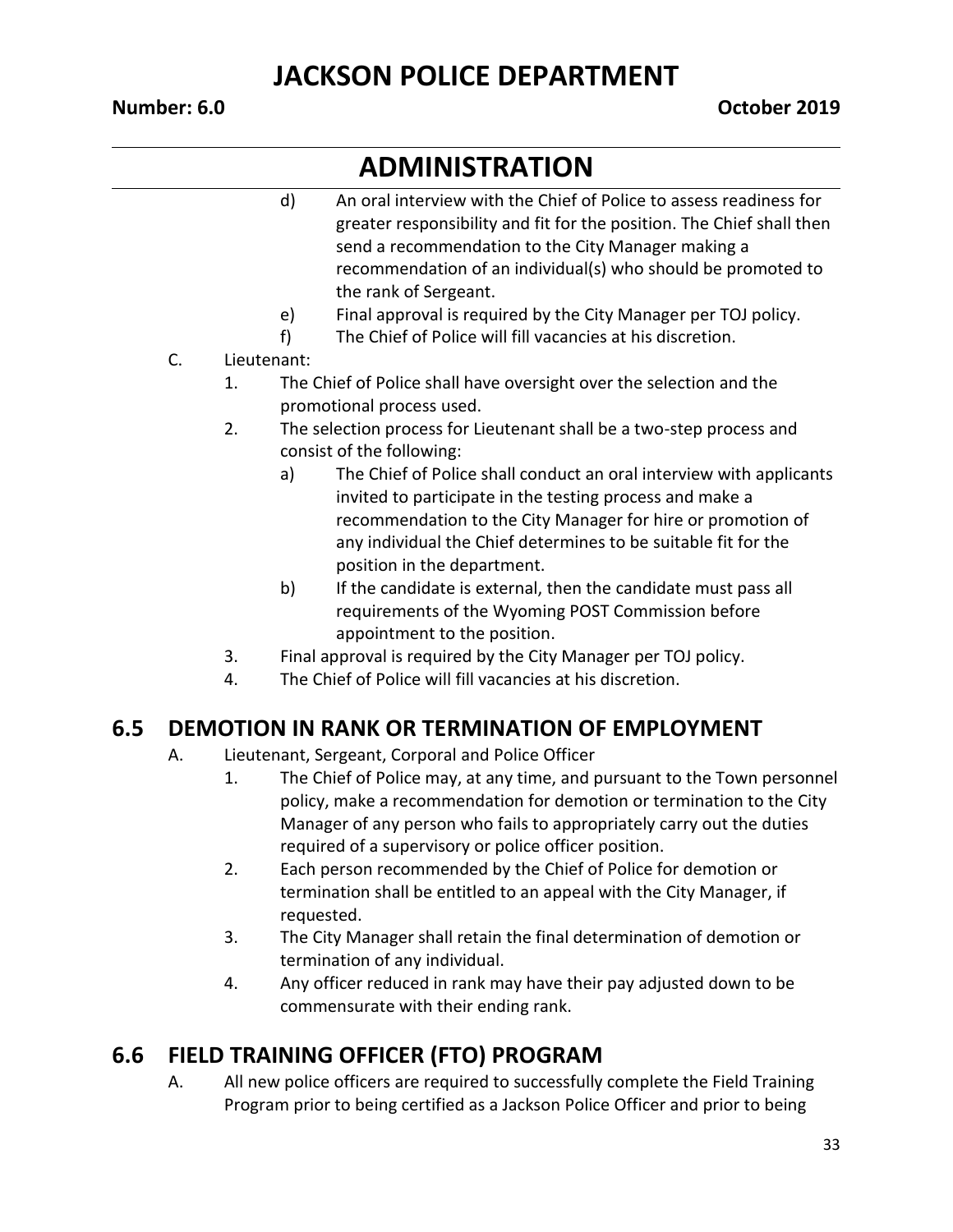# **ADMINISTRATION**

deemed sufficiently fit and prepared to assume solo police officer responsibilities and duties.

- B. The Jackson Police Department shall use the "San Jose Model" of field training for all new trainee officers.
- C. The FTO Program shall include, but not be limited to, training in the Department's policies and procedures, community driven policing, traditional and innovative policing tactics and skills, laws and ordinances, professionalism, ethics, and community and organizational values and expectations.
- D. Trainee officers shall be evaluated on a daily basis and their performance rated on a scale that is easily understandable. Trainee officers shall be made aware of learning or performance deficiencies in a timely manner and shall be provided reasonable time and methods to correct the deficiencies.
- E. Reckless actions or carless disregard for rules, regulations, or Field Training Officer direction by the trainee shall be evaluated and the trainee may be subject to dismissal from continuation in the Field Training Program for such actions.
- F. Trainee officers shall remain in the Field Training Program until they have successfully completed all phases of the Field Training Program regimen and are deemed ready to move out of the training phases by the Operations Lieutenant.
	- 1. The Operations Lieutenant shall forward evaluations and recommendations to the Chief of Police relating to the trainee's progress, deficiencies, and/or success or failure to complete the FTO Program.
	- 2. The Chief of Police shall make the final determination as to the fitness of the trainee to assume a position as a certified Jackson Police Officer and shall place a memorandum regarding the success or failure of each trainee in the trainee's personnel file.
- G. Assignments:
	- 1. Corporals who have successfully completed a certified Field Training Officer course shall be utilized as the primary Field Training Officer. When staffing or assignment issues preclude the use of a Corporal as an FTO, Sergeants or Line officers who have completed certified FTO Training, may be utilized as FTOs at the discretion of the Operations Lieutenant.
	- 2. The Operation Lieutenant shall make FTO/trainee assignments.
	- 3. Training officers shall be assigned to the training status based on their personal training abilities, current work assignments, and pending leave requests.
- H. Duration of Training
	- 1. Entry-level trainees shall successfully complete the training program, as prescribed by the San Jose Model.
	- 2. Lateral-level trainees shall successfully complete the training program as prescribed by the San Jose Model unless the trainee can show proficiency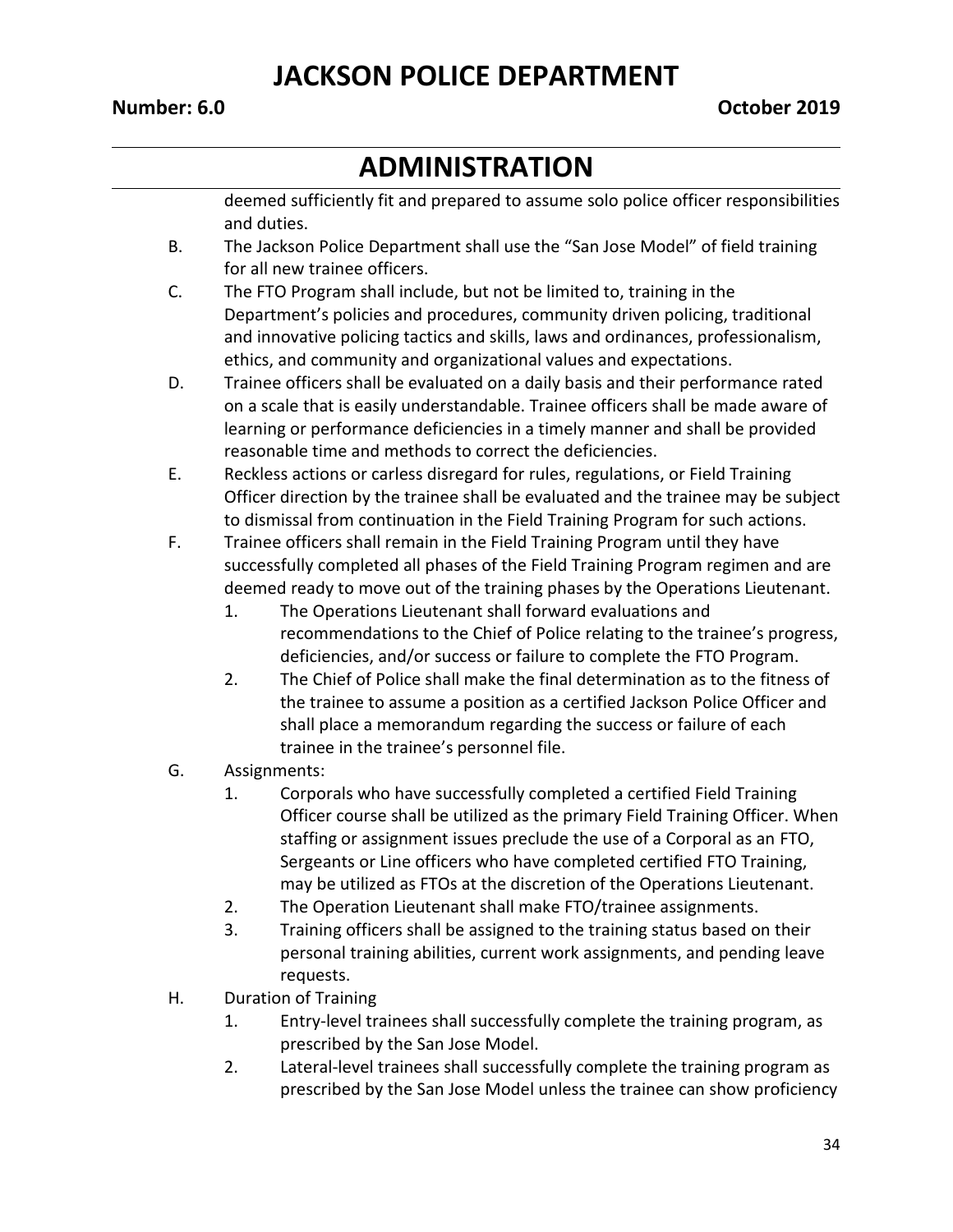# **ADMINISTRATION**

in all aspects of the training program as demonstrated through an assessment process.

- 3. Remedial-level field training terms may vary in length, dependent on the previous experience and expertise level of the trainee and the trainee's rate of successful progression.
- 4. The critical overriding factor in the training of entry-level or lateral-level officers is the ability of the individual officer to demonstrate high comprehension, skill and problem-solving abilities while conducting routine and non-routine policing and community service duties and responsibilities professionally, safely, effectively, efficiently ethically, responsively, and with a high degree of competence and compassion.
- 5. All trainees, no matter their experience level, must satisfactorily complete all tasks and training assignments included in the Field Training Officer Program Manual and must do so within appropriate and reasonable time constraints as determined by the Operations Lieutenant.
- 6. The trainee may be dismissed and his/her field training terminated at any time during the FTO process if it is determined the trainee has conducted him/herself in a manner that is unethical or compromises the integrity of the department or the profession or if the trainee demonstrates an inability to perform requirements of the training program.
- I. Limitations While on Training Status
	- 1. No officer, either entry-level or lateral, will be allowed to participate in any special programs or assignments until the completion of training. Trainees may be allowed to experience those assignments as observers, if the Field Training Officers are involved as participants. Trainees shall not act solo in a special assignment until they have successfully completed the FTO Program.
	- 2. The Field Training Program is an intense and demanding process that requires discipline, concentration, and continuous, though incremental, progression. It is critical that the training program is consistent, regimented and absent intermission. Therefore, throughout the entirety of the training program, neither the trainee nor the trainer will be authorized to take an extended leave except for injury, sickness, or extreme emergency. All leave requests must receive authorization from the Operations Lieutenant and the Chief of Police.
- J. Methods of Training
	- 1. The Field Training Trainee checklist will be the foundation for training the new officer. However, the list is not meant to be, nor should it be considered to be, all inclusive. FTOs are expected to provide the highest levels of training and content.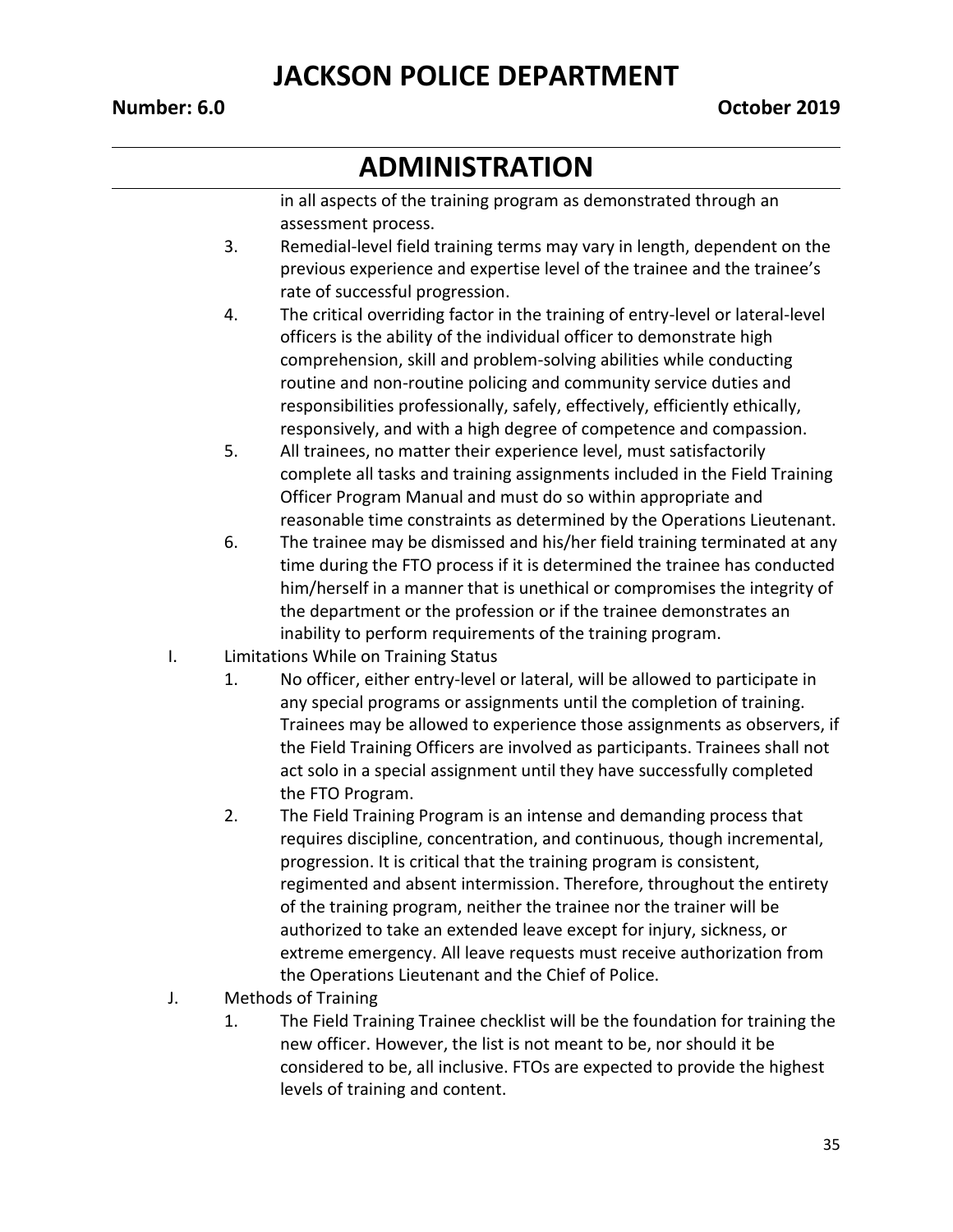## **ADMINISTRATION**

- 2. The task areas are introduced to trainees by their trainers throughout four separate training phases. Trainees must successfully demonstrate competency and be evaluated in all tasks and topic areas in each training phase before being allowed to continue on to the next phase.
- 3. Trainers are to document whether the trainee was tested verbally, tactically, and/or in writing for each area. Trainers are required to document and submit all observations and testing results to the Operations Lieutenant for determination of the trainee's readiness to proceed to the next phase of the FTO Program.
- 4. Refer to the Jackson Police Department Field Training Officer Program Manual for more detailed descriptions of tasks and topic areas, training phases, and comprehensive FTO Program specifics.

#### **6.7 WORK ENVIRONMENT**

In an effort to promote a positive workplace environment, where employees can thrive *and have the opportunity to achieve professional success, the following polices shall be strictly adhered to be all members of the department. Additionally, all members of the department shall strive to adhere to the core values set forth by the Chief of Police and the Town of Jackson.*

- A. Protected Classes
	- 1. Members of the police department will not discriminate against new applicants or existing employees on the basis of age, race, sex, color, religion, national origin, disability or any other status protected by Federal, State, or Local Laws.

#### B. Harassment

- 1. Members of the police department will not engage in intentional harassment, which includes, but is not limited to, verbal, written, electronic, telephonic or physical conduct that has the purpose or effect of substantially interfering with an individual's work performance, or creating an intimidating, hostile or offensive work environment.
- C. Supervisory Oversight/Disciplinary Procedures
	- 1. Nothing in this policy shall be interpreted to suggest that supervisory oversight or disciplinary procedures taken against an employee who violates any provisions of this policy manual or that of the Town of Jackson Policy manual, or fails to meet performance requirements of their position shall be construed as harassment.
	- 2. The command staff has the full authority to exercise reasonable disciplinary measures against any employee to ensure adherence of the employee to all policies and procedures adopted by this agency.
- D. Whistle blower Provision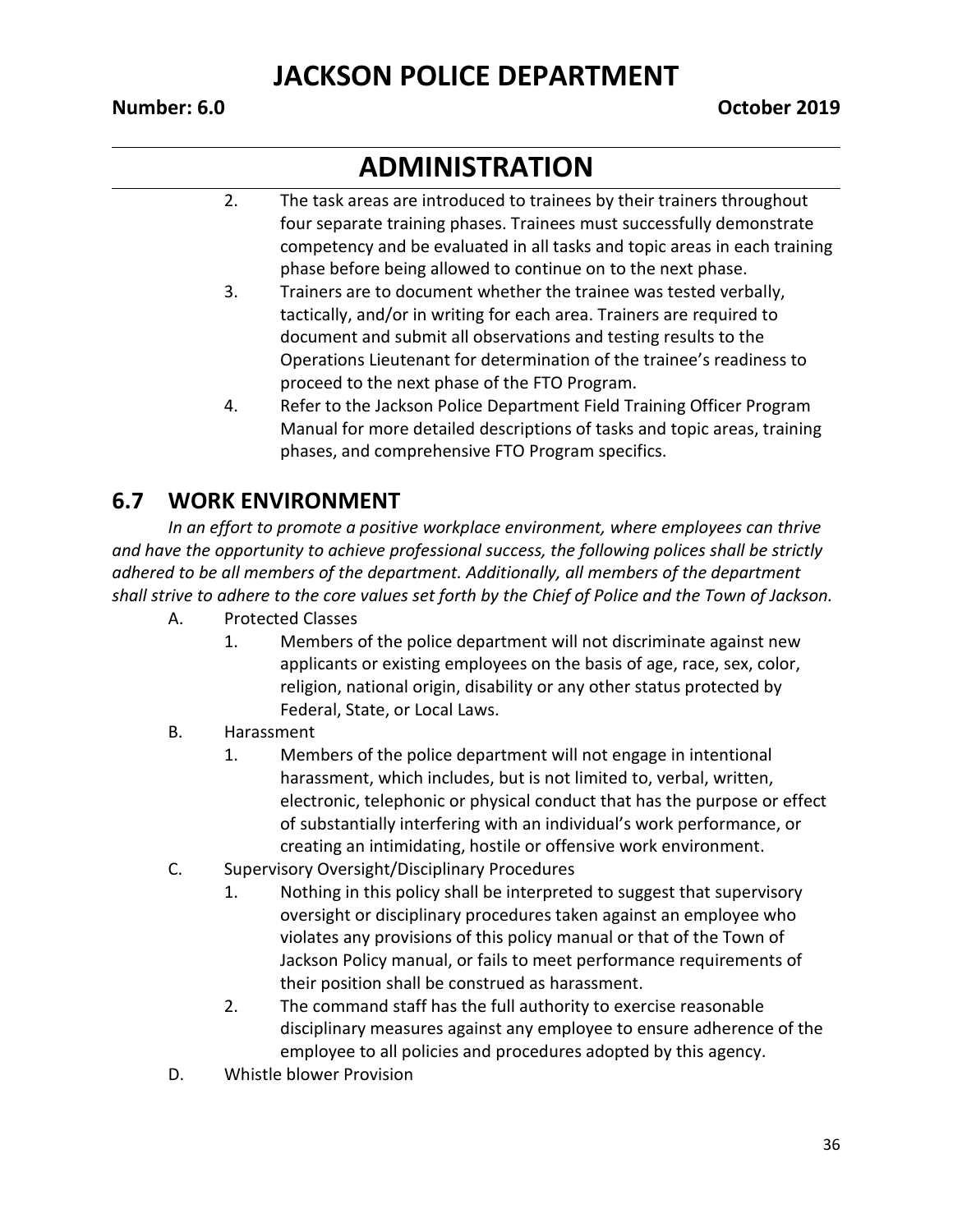# **ADMINISTRATION**

- 1. The department prohibits retaliation against any employee for filing a complaint under this policy or for assisting in a complaint investigation.
- E. Reporting Violations
	- 1. If an applicant or member of the department believes there has been a possible violation of this policy or retaliation standard, he/she should follow the complaint procedure contained in the Town of Jackson Personnel Rules and Regulations Manual. Every employee is expected to and has a duty to report known violations of this policy.
- F. Joint Departments
	- 1. If the employee has a legitimate reason to feel that they cannot report a violation to their immediate supervisor or to the Town of Jackson administration, then the employee should consider reporting the complaint to the Teton County Human Resources department if the division is a jointly funded department.

#### **6.8 PHYSICAL TRAINING**

#### **A. AIRPORT ASSIGNMENT**

- 1. Officers must place an emphasis on public safety when considering working out at the airport. If the facility is busy or has a sizeable number of occupants in or around the airport then the officer should not work out at this time, but wait until things are significantly slowed before leaving the high occupancy areas.
- 2. If the TSA checkpoint is open then an officer shall not work out at this time. This could mean that on some days in the summer that it is not possible to work out on that particular shift.
- 3. Officers are expected to be in the immediate area where inbound flights will arrive within 15 minutes of the expected arrival time of the flight when possible. All workouts should be completed before that window of time and allow ample time for the officer to travel to the ingress passenger area or to address a backflow alarm.
- 4. Workouts should not exceed 1-hour in duration, to include uniform dress down and dress up activities.
- 5. Officers are not permitted to completely dress down at any time while working the airport detail. Officers may remove their uniform shirt, protective vest, and duty belt while working out, but may not remove their uniform pants, under black t-shirt, or duty boots while working out.
- 6. Officers are expected to have their portable radios in the immediate area while working out and monitor the radio for activity that would dictate returning to duty if necessary.